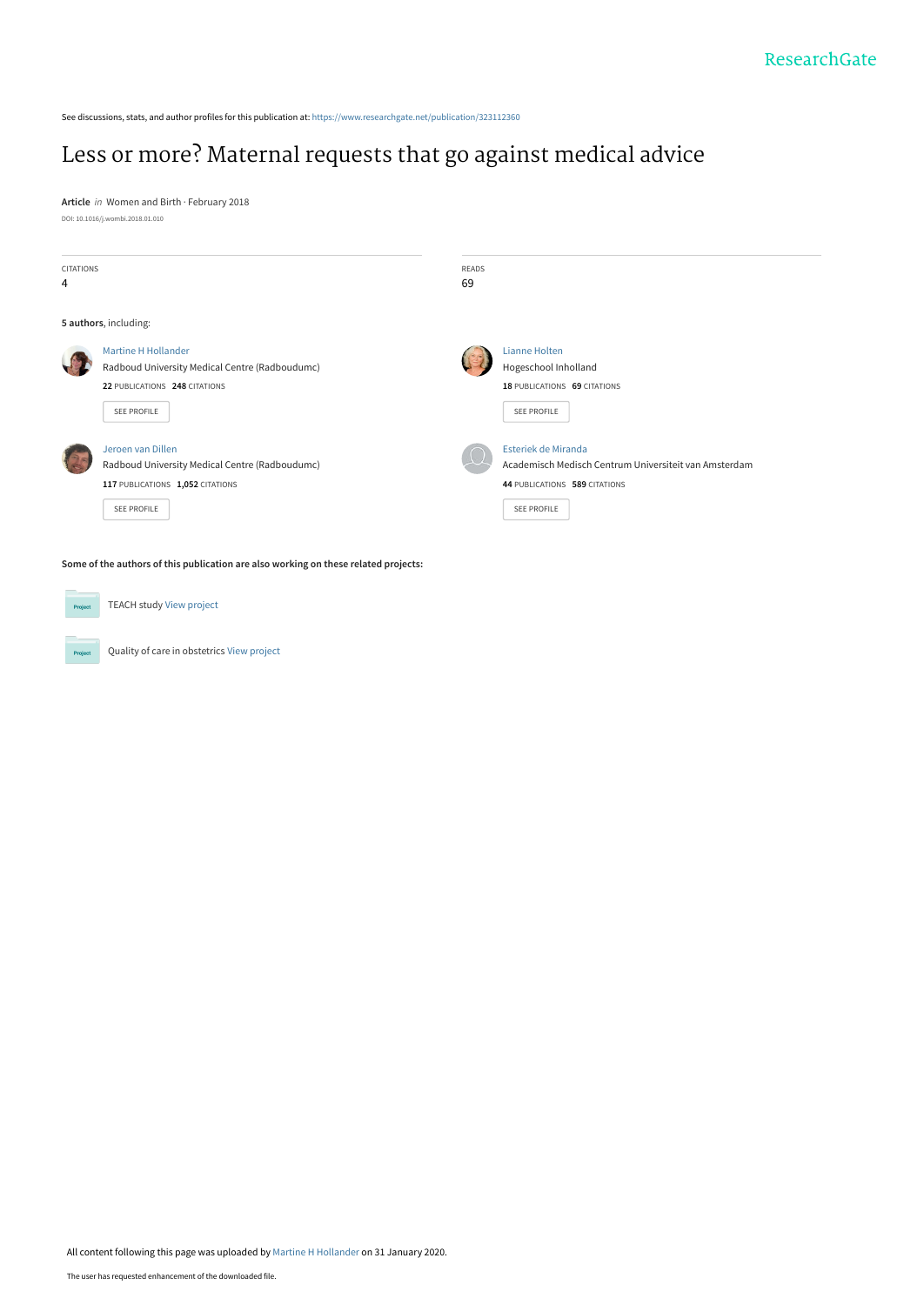[Women](https://doi.org/10.1016/j.wombi.2018.01.010) and Birth xxx (2018) xxx–xxx



# Women and Birth



journal homepage: www.elsevier.com/locate/women/locate/women/locate/women/locate/women/locate/women/locate/women/locate/women/locate/women/locate/women/locate/women/locate/women/locate/women/locate/women/locate/wombi $\mathcal{$ 

# Less or more? Maternal requests that go against medical advice

Martine Hollander<sup>a,\*</sup>, Lianne Holten<sup>b</sup>, Annemieke Leusink<sup>a</sup>, Jeroen van Dillen<sup>a</sup>, Esteriek de Miranda<sup>c</sup>

<sup>a</sup> Radboud University Medical Centre, Department of Obstetrics and Gynaecology, Geert Grooteplein-Zuid 10, 6525 GA Nijmegen, The Netherlands<br><sup>b</sup> Midwifery Science, AVAG, Amsterdam Public Health Research Institute, VU Univ **Netherlands** 

<sup>c</sup> Department of Obstetrics, Academic Medical Center, Meibergdreef 9, 1105 AZ Amsterdam, The Netherlands

### A R T I C L E I N F O

Article history: Received 17 November 2017 Received in revised form 6 January 2018 Accepted 31 January 2018 Available online xxx

Keywords: Refusal of recommended care Unassisted childbirth Caesarean section at maternal request Home birth in high risk pregnancy Counseling

### A B S T R A C T

Problem and background: This study explores the experiences of Dutch midwives and gynaecologists with pregnant women who request more, less or no care during pregnancy and/or childbirth. Methods: All Dutch midwives and (trainee) gynaecologists were invited to fill out a questionnaire

specifically designed for the purposes of this study. Holistic midwives were analysed separately from regular community midwives.

Findings: Most maternity care providers in the Netherlands receive requests for less care than recommended at least once a year. The most frequently maternal requests were declining testing for gestational diabetes (66.3%), opting for a home birth in case of a high risk pregnancy (65.3%), and declining foetal monitoring during labour (39.6%). Holistic midwives are more convinced of an increasing demand for less care than community midwives  $(73.1\% \text{ vs. } 35.2\% \text{ p} = <0.001)$ . More community midwives than hospital staff reported to have declined one or more request for less care than recommended (48.6% vs. 27.9%,  $p = <0.001$ ). The majority of hospital staff also receive at least one request for an elective caesarean section every year.

Discussion and conclusion: Requests for more and less care than indicated during pregnancy and childbirth are equally prevalent in this study. However, a request for less care is more likely to be declined than a request for more care. Counselling women who disagree with their care provider demands time. In case of requests for less care, second best care should be considered.

© 2018 Australian College of Midwives. Published by Elsevier Ltd. All rights reserved.

### Statement of significance

### Problem

Some women request more or less care than recommended during pregnancy and childbirth.

### What is already known

Why women decline recommended care or request an elective caesarean, and how maternity care providers feel about delivering more care than indicated.

# What this paper adds

Requests for less care are equally common as for more care in the Netherlands. Requests for less care are more frequently rejected. Holistic midwives receive most of these requests and are most afraid of legal problems. Providing better care for these women requires a multidisciplinary approach.

Abbreviations: UC, Unassisted childbirth; CDMR, caesarean delivery at maternal request; OB/GYN, obstetrics and gynaecology; BMI, body mass index; PPH, post partum haemorrhage.

Corresponding author.

E-mail addresses: [martine.hollander@radboudumc.nl](mailto:martine.hollander@radboudumc.nl) (M. Hollander), [lianne.holten@inholland.nl](mailto:lianne.holten@inholland.nl) (L. Holten), [a.leusink@pantein.nl](mailto:a.leusink@pantein.nl) (A. Leusink),

[Jeroen.vandillen1@radboudumc.nl](mailto:Jeroen.vandillen1@radboudumc.nl) (J. van Dillen), [e.demiranda@amc.uva.nl](mailto:e.demiranda@amc.uva.nl) (E. de Miranda).

### <https://doi.org/10.1016/j.wombi.2018.01.010>

1871-5192/© 2018 Australian College of Midwives. Published by Elsevier Ltd. All rights reserved.

Please cite this article in press as: M. Hollander, et al., Less or more? Maternal requests that go against medical advice, Women Birth (2018), <https://doi.org/10.1016/j.wombi.2018.01.010>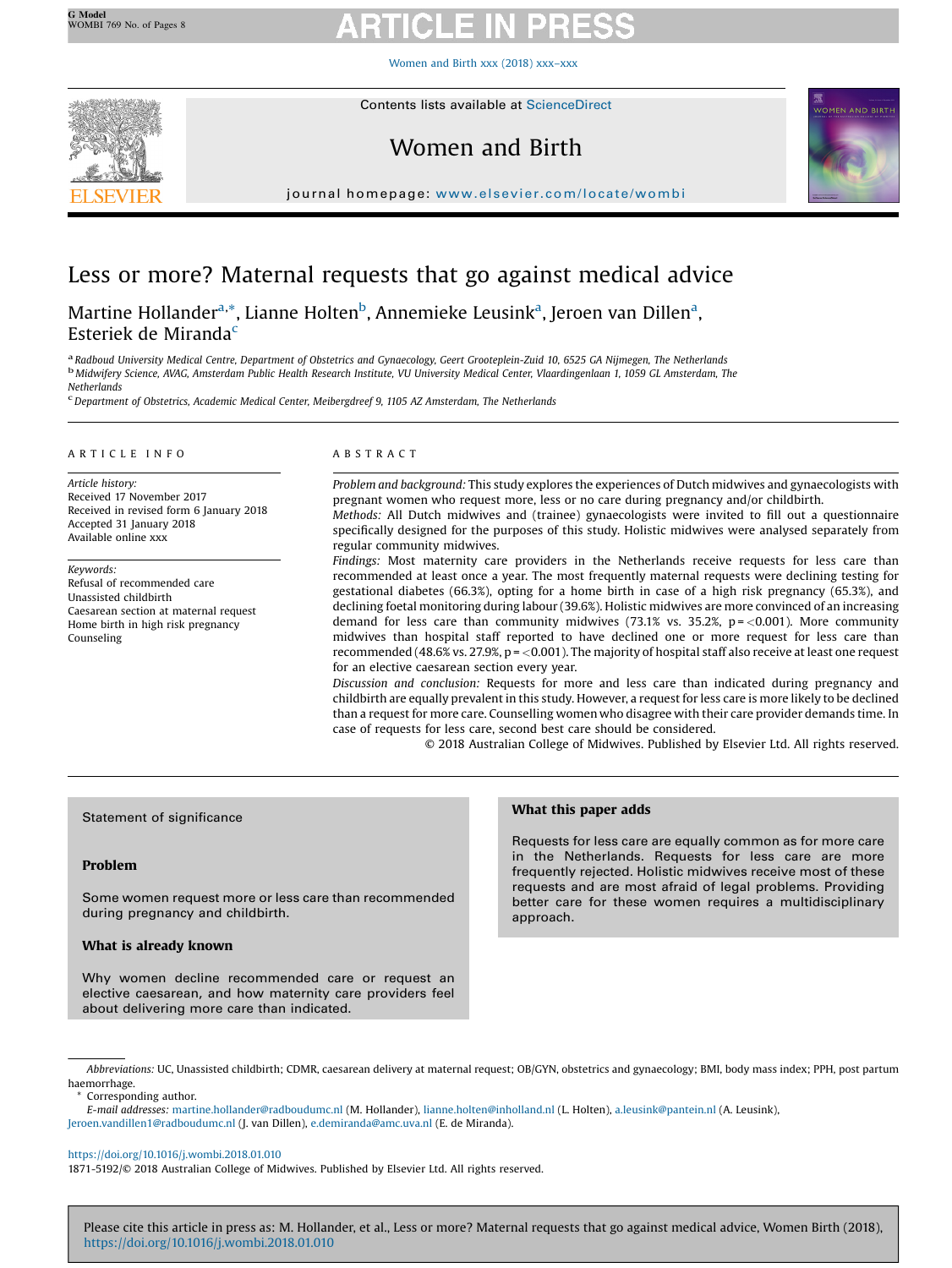# 1. Introduction

In recent years, there have been signs that an increasing number of Dutch pregnant women are choosing a level of maternity care based on their personal preferences rather than as prescribed by national guidelines and the advice of health professionals. This phenomenon is not unique to the Netherlands. A growing list of publications from different countries examines women's motivations for refusing recommended care during pregnancy and/or childbirth. $1-6$  This research [encompasses](#page-8-0) women with a high risk pregnancy who choose to give birth at home attended by a midwife, and women who choose to give birth unattended (unassisted childbirth/UC). Publications about the opposite, women requesting more care than indicated, also seem to be increasing, with a growing number of articles examining the phenomenon of caesarean delivery at maternal request (CDMR).<sup>[7,8](#page-8-0)</sup> However, there is a paucity of data about the experiences of midwives and gynaecologists with women who decline recommended care during pregnancy and childbirth, with the exception of women declining an emergency caesarean section. $9-12$  $9-12$ 

In the past five years, declining recommended care has been a hotly debated subject in Dutch maternity care, inspiring many conferences, workshops and symposia, and even resulting in a new national guideline for maternity care providers on how to cope with these refusals.<sup>[13](#page-8-0)</sup> Whether refusals are truly increasing or if this is merely the personal impression some providers have, based on certain reported cases and growing publicity, is thus far unknown.

The WONDER study (Why women want Other or No DElivery care) is a mixed methods study exploring the phenomenon of birth choices against medical advice in the Netherlands. The qualitative part consists of studies examining the motivations of women who elected to go against medical advice in their choice of place of birth and/or birth attendant, $6$  and those of their partners and their caregivers. The WONDER study also contains a literature review on women's motivations<sup>[14](#page-8-0)</sup> and a commentary on legal and ethical perspectives[.15](#page-8-0) The quantitative part is the subject of this paper. This study explores the experiences of Dutch midwives and gynaecologists with pregnant women who request more, less or no care during pregnancy and/or childbirth. We analyzed whether maternity care providers perceived an increase in these requests, what type of requests they received during antenatal checks and if this differed between levels of care. We were also interested in why and how often requests were granted or declined, the willingness to refer to a colleague and the extra time spent on counselling the women concerned. Finally, we examined the differences in experience and attitude regarding this topic between community midwives and ("holistic") midwives who are willing to assist during a home birth in a high risk pregnancy.

### 2. Participants, ethics and methods

# 2.1. Questionnaire

An anonymous questionnaire specifically designed for the purposes of this study was made available online through Survey Monkey. The questionnaire contained 33 items: nine questions on demographic data and type of practice, fifteen on personal experience with requests for either more or less care than indicated. Nine statements with Likert scales reflecting the attitude of caregivers towards requests for less or more care were incorporated with the purpose to describe the results in a separate paper, because the extensiveness of these results would not justify discussion within the context of one article. The questionnaire remained online for approximately nine weeks in the autumn of 2015.

### 2.2. Setting and participants

An attempt was made to reach all registered, practicing obstetrician–gynaecologists and midwives in the Netherlands. To this end, an email with the request to participate was sent to all (trainee) members of the Dutch Society of Obstetrics and Gynaecology (NVOG), of which virtually every practicing gynaecologist and trainee in OB/GYN in the country is a member  $(N = 1408)$ . After two weeks a reminder was sent through the same channels. Midwives were approached through the Royal Dutch Organization of Midwives (KNOV), who included the request to participate in the "call" section of their monthly newsletter. Not all practicing Dutch midwives are members of this organization (N = 2733, 2304 community midwives and 429 clinical midwives) and the "call" section of the newsletter is not very well read. Therefore, the request to participate and disseminate the link to the survey was also sent to all regional organized groups of midwives and to hospital-based midwives who are members of an NVOG working group for clinical midwifery. There is a small group of midwives active in the Netherlands who are willing to assist women with a high risk pregnancy during a home birth, who we qualified in this study as "holistic midwives". Their actual number is unknown, but self-reported to be in the range of 20–30, depending on which definition is used. For the purposes of this questionnaire, we asked community midwives who participated to label themselves as "midwife in regular practice" or "holistic midwife". These two groups will from here on be referred to as "community midwives" and "holistic midwives". Many holistic midwives are not part of any professional organization. Therefore the link to our survey was also posted on the closed facebook page of a group of holistic midwives  $(N = 23$  at the time of the survey).

Holistic midwives in the Netherlands often work solo or in couples (case-load). In order to be able to provide one-on-one continuity of care, they usually only accept a handful of clients per month. Most of them started out in group practices, but found themselves at odds with their colleagues when they discovered they wanted to comply with women who declined certain protocollized care (less care).

Since the aim of the study was to gain insight in practitioners' experiences and opinions, the following participants were excluded from analysis due to insufficient (recent) clinical experience: newly qualified doctors without a training post, trainee midwives, and retirees or those no longer working in patient care.

Ethical approval was deemed not necessary by the ethics committee of the X University of X (autumn of 2015).

### 2.3. Sample size

The sample size was calculated using the following formulas:

Sample Size = (Distribution of 50%)/((Margin of Error 5%/Confidence Level 95%) Squared)

Finite population correction:

True Sample = (Sample Size  $\times$  Population)/(Sample Size + Population  $-1$ )

For a representative sample we needed responses from 329 community midwives and 330 hospital staff (clinical midwives and (trainee) gynaecologists).

### 2.4. Analysis

Data were analyzed in SPSS version 22 (IBM Corporation Inc., Armonk, NY, USA) and free text fields were recoded into existing

Please cite this article in press as: M. Hollander, et al., Less or more? Maternal requests that go against medical advice, Women Birth (2018), <https://doi.org/10.1016/j.wombi.2018.01.010>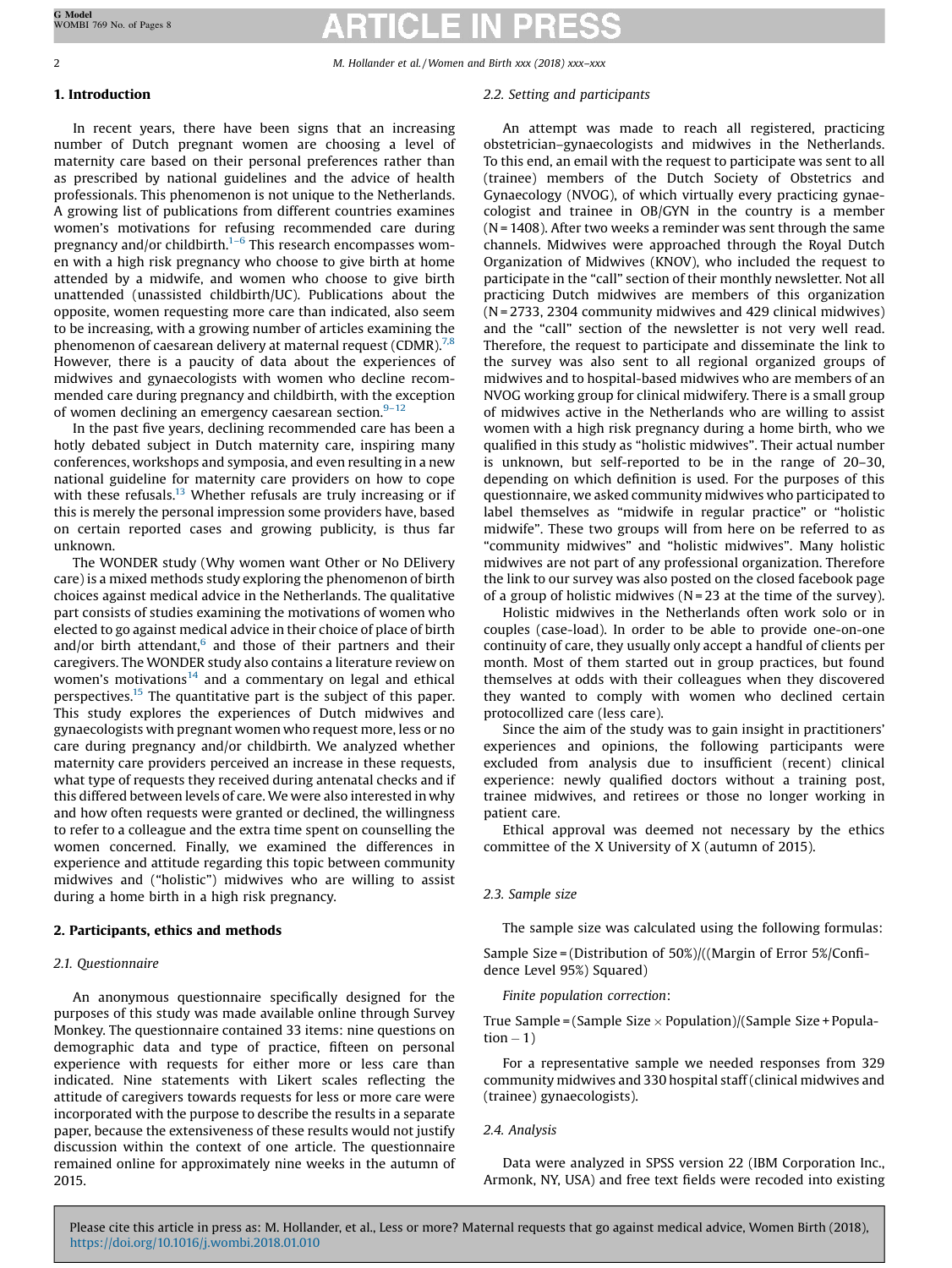categories or made into new ones. Responses were compared according to level of care; community midwives versus hospital staff (trainee gynaecologists, gynaecologists and clinical midwives). A separate analysis was performed to determine any differences between community midwives and holistic midwives, since it was expected that holistic midwives would have different opinions and different (more) experience relative to the subject in question, due to their role as "last resort" for women with requests for less care.

Chi-square tests were used to analyze categorical variables, and ordinal variables were analyzed using Mann–Whitney U tests. A pvalue of <0.05 was considered significant.

Results are divided into three sections. Responses in "Less care than indicated" and "More care than indicated" were compared between hospital staff and community midwives. A third section is devoted to differences between community midwives and holistic midwives.

# 3. Results

Of 1066 questionnaires, 134 were excluded due to incomplete data, four responses were from recently graduated doctors without an OB/GYN training post and 28 responses from retirees or those who were no longer working in patient care. This left 900 questionnaires, for a total response rate of 21.7%, assuming all (trainee) gynaecologists and all practicing midwives with a KNOV membership were reached. When divided by level of care the response was 455 (19.7%) for community midwives, and 445 (24.2%) for hospital staff (gynaecologists, trainees and clinical midwives). Seventeen responses contained only demographic data and were excluded from further analysis. This left 883 questionnaires for final analysis (Fig. 1). We needed 329 completed

questionnaires from community midwives and 330 from hospital staff. Therefore, the response can be considered as representative for the groups being studied.

[Table](#page-4-0) 1 shows the characteristics of the participants. Eightyeight percent of participants were female, with 40% of participants between 30 and 40 years old and 18% over the age of 50. More than half of the participants had 10 or more years of work experience.

# 3.1. Less care than indicated

The first part of the questionnaire addressed the participants' personal experience with pregnant women requesting less care than indicated during pregnancy and birth.

A minority of both midwives and gynaecologists experienced an increase in women with high risk pregnancies wanting a home birth over the last five years. Community midwives were less convinced this phenomenon had increased over the last five years than hospital staff (35.2% vs. 45.7%,  $p = < 0.001$ ). Of the community midwives, 88.9% had received a request for less care in the year before the survey, versus 83.5% of hospital staff ( $p = 0.03$ ). There was no difference between caregivers with more than 10 years or less than or equal to 10 years of experience in maternity care.

The most frequently mentioned maternal requests were declining testing for gestational diabetes (66.3%), opting for a home birth in case of a high risk pregnancy (65.3%), and declining foetal monitoring (both continuous and intermittent) during labour (39.6%). Hospital staff reported significantly more declining foetal monitoring, assisted vaginal birth (ventouse or forceps) and caesarean section, and community midwives reported significantly more requests for home birth in high risk pregnancies, declining diabetes testing, and women planning UC ([Table](#page-4-0) 2). However, only a small minority of participants in both levels of care reported to



Fig. 1. Responses and exclusions.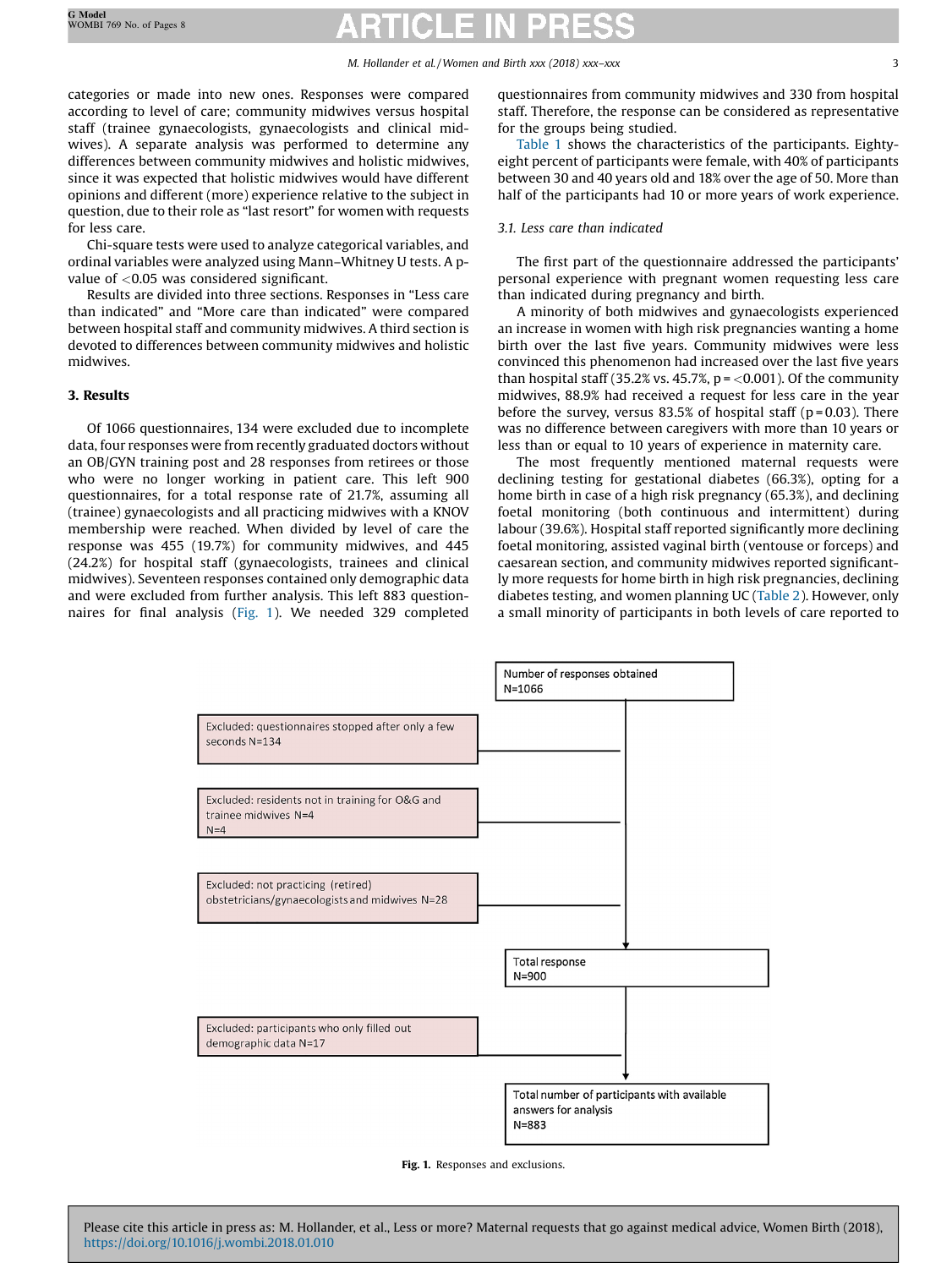<span id="page-4-0"></span>Table 1

Characteristics of participants (N = 900).

| Characteristics                                                                                               | Participants<br>$N = (%)$                                                |
|---------------------------------------------------------------------------------------------------------------|--------------------------------------------------------------------------|
| Gender<br>- Male<br>- Female                                                                                  | 108 (12.0)<br>792 (88.0)                                                 |
| Age (years)<br>$- < 30$<br>$-31-40$<br>$-41-50$<br>$-51-60$<br>$- > 60$                                       | 174 (19.3)<br>357 (39.7)<br>204 (22.7)<br>129 (14.3)<br>36(4.0)          |
| Profession<br>- Primary care midwife<br>• Community midwife                                                   | 455 (50.6)<br>429 (47.9)                                                 |
| • Holistic midwife<br>- Hospital based midwife (secondary care)<br>- Gynaecologist<br>- Trainee gynaecologist | 26(2.7)<br>113(12.6)<br>239(26.6)<br>93(10.3)                            |
| Work experience (years)<br>$-1-2$<br>$-3-5$<br>$-6 - 10$<br>$-10-20$<br>$-$ >20<br>- Missing                  | 61(6.9)<br>135(15.0)<br>215(23.9)<br>274 (30.4)<br>199 (22.1)<br>16(1.8) |

# Table 2

Nature of requests for less care according to participants.

| Request <sup>a</sup>                      | Community midwives N (%) | Hospital staff $N$ (%) | p-Value |
|-------------------------------------------|--------------------------|------------------------|---------|
| Wanting home birth in high risk pregnancy | 293 (72.5)               | 215(57.3)              | < 0.001 |
| Declining diabetes testing                | 310 (77.1)               | 199 (54.2)             | < 0.001 |
| Declining foetal monitoring               | 112(28.6)                | 189 (51.2)             | < 0.001 |
| Declining assisted vaginal delivery       | 86 (21.9)                | 176(48.0)              | < 0.001 |
| Wanting unassisted childbirth             | 71 (18.1)                | 43 (11.8)              | 0.03    |
| Declining indicated caesarean section     | 42 (10.8)                | 96(26.5)               | < 0.001 |

\* Significant difference.

Rare refusals (mentioned less than five times in the free text fields) were labour augmentation, pelvic exams, active management of the third stage, manual placental removal, routine lab testing, routine ultrasounds, doptone during antenatal check-ups, number of routine antenatal check-ups, biometric ultrasound for suspicion of IUGR or macrosomia, indicated antibiotic prophylaxis, episiotomy, vitamin K, PKU testing for the neonate and precautionary iv access during labour.

have received any of the requests mentioned above more than twice in the previous year, with the exception of declining diabetes testing, which was quite prevalent.

The most frequently given medical reasons for recommending hospital birth in women requesting home birth against medical advice concerned a high body mass index (BMI) (41.8%), post term pregnancy (36.7%) and a previous caesarean section (32.9%). Hospital staff significantly more often received requests for home birth from women with a previous caesarean section and women who had a breech position or a twin pregnancy, whereas community midwives were significantly more often confronted with requests for home birth in case of a high BMI ([Table](#page-5-0) 3). Very few participants encountered more than five of any of these requests in that year, and no participants had received more than five requests for a home breech- or twin birth in the previous year.

Significantly more community midwives than hospital staff reported having declined one or more request for less care than recommended: 48.6% vs. 27.9% ( $p = < 0.001$ ). On average between both hospital staff and community midwives, 39.6% declined at least one request for less care. Most frequently indicated reasons for declining by both levels of care were "want to have intervention

possibilities if necessary" and "don't want to be (morally) responsible for a bad outcome". Other reasons were "harmful for interdisciplinary cooperation", "not feeling competent", "fear for legal repercussions" and "fear of reputation damage". There was a significant difference regarding fear for legal repercussions between community midwives and hospital staff (30.3% vs. 9.5%,  $p < 0.001$ ).

In cases where requests for less care are not honoured by the caregiver, referral to a colleague is possible. Significantly more community midwives than hospital staff have availed themselves of this option at least once  $(48.0\% \text{ vs. } 23.1\% \text{ p} = <0.001)$ . When seriously concerned for the health of the unborn child, some participants reported a pregnant woman to child protective services—which has no legal justification in Dutch law-, although incidences of this were low and not significantly different between community midwives and hospital staff  $(1.8\% \text{ vs. } 2.5\%, \text{ p} = 0.52)$ .

A third (36.2%) of the participants, community midwives as well as hospital staff, reported that consultations with women requesting less care than indicated took up on average 15– 30 min extra time. Another third (33.9%) spent more than 30 min of extra time discussing such a request, and for five percent it took even more than 60 min extra.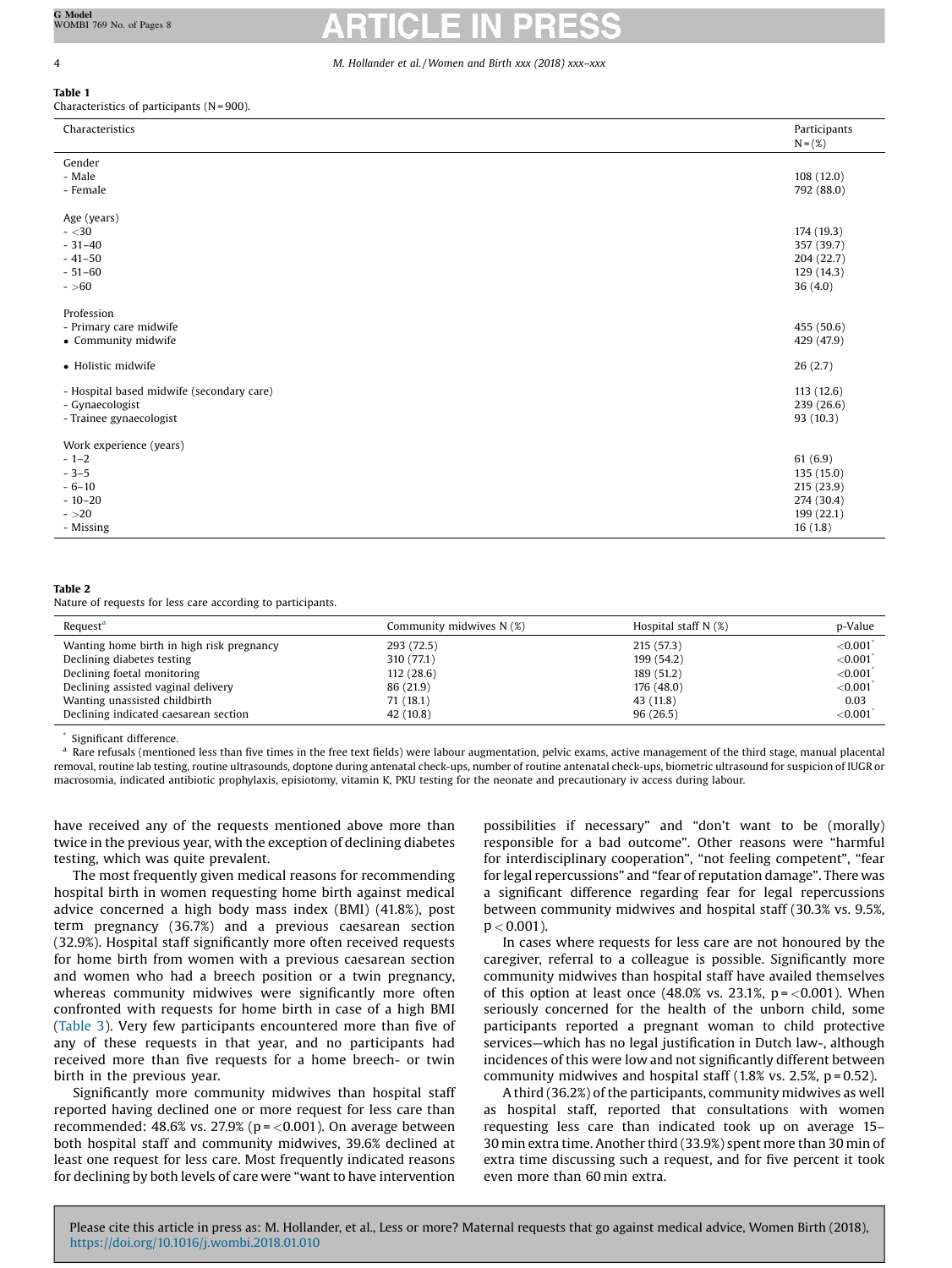# <span id="page-5-0"></span>Table 3

Requests for home delivery according to the indication for secondary care.

| Indication <sup>a,b</sup>                                                                          | A: community<br>midwives $N$ $(\%)$ | B: hospital staff C: holistic<br>N(%) | midwives <sup><math>\epsilon</math></sup> N (%) | and $B)$   | p-Value (between A p-Value (between A<br>and $C$ ) |
|----------------------------------------------------------------------------------------------------|-------------------------------------|---------------------------------------|-------------------------------------------------|------------|----------------------------------------------------|
| BMI > 40                                                                                           | 198 (48.4)                          | 123(34.1)                             | 13(61.9)                                        | ${<}0.001$ | 0.34                                               |
| Post term pregnancy                                                                                | 157(38.5)                           | 123(34.4)                             | 18 (85.8)                                       | 0.49       | < 0.001                                            |
| Previous caesarean section                                                                         | 111 (27.2)                          | 124 (38.8)                            | 16(76.2)                                        | < 0.001    | < 0.001                                            |
| Ruptured membranes $>24$ h                                                                         | 118(29.1)                           | 85(23.7)                              | 13(61.9)                                        | 0.18       | < 0.001                                            |
| Previous PPH $>21$                                                                                 | 77 (19.1)                           | 71 (19.7)                             | 8(38.1)                                         | 0.98       | $0.02^{\degree}$                                   |
| Hypertensive disorders                                                                             | 48 (11.9)                           | 61(17.0)                              | 11(52.4)                                        | 0.13       | 0.11                                               |
| Preterm delivery                                                                                   | 49 (12.3)                           | 35(9.8)                               | 11(52.4)                                        | 0.28       | < 0.001                                            |
| Breech birth                                                                                       | 8(2.0)                              | 34(9.5)                               | 9(39.1)                                         | < 0.001    | < 0.001                                            |
| Diabetes requiring insulin                                                                         | 11(2.8)                             | 15(4.2)                               | 3(N/A)                                          | 0.52       | N/A                                                |
| Twin birth                                                                                         | 5(1.2)                              | 18(5.0)                               | 2(N/A)                                          | < 0.001    | N/A                                                |
| Declined requests for home delivery in case of at least one of 201 (48.6)<br>the above indications |                                     | 105(27.9)                             | 16(66.7)                                        | < 0.001    | 0.08                                               |
| Been called for help with an UC                                                                    | 39(9.6)                             | 26(6.2)                               | 6(28.6)                                         | 0.07       | 0.01                                               |

Significant difference

<sup>a</sup> Rare indications (mentioned less than five times in the free text fields) were IUGR, Jehovah's Witness, positive culture for GBS.<br><sup>b</sup> Twin high and diabates requiring inculin were too gare in the group of belietic mid

Twin birth and diabetes requiring insulin were too rare in the group of holistic midwives to calculate.

Midwives who classified themselves as working in a holistic setting.

A small and comparable minority of both community midwives and hospital staff indicated having performed pregnancy checks on women who planned a UC in the previous year (12.7% vs. 9.7%, p = 0.17). Among community midwives, 9.6% reported that they had been called to assist during or after a planned UC at least once, vs. 6.2% of hospital staff who had received UC women in their clinic  $(p = 0.07)$ . Reported reasons for being consulted were "complications during birth" (46.8%), "postpartum check requested" (29.0%) and "woman changed her mind" (24.2%).

# 3.2. More care than indicated

The second part of the questionnaire involved CDMR. One or more requests for CDMR in the previous year were reported by 88.1% of hospital staff and 79.7% of community midwives  $(p < 0.001)$ . Of hospital staff, 75.6% indicated that such requests have increased in the past five years, and 71.7% of those who received one or more requests for CDMR honoured at least one, with 28.3% refusing all such requests.

Almost half (44.8%) of participants reported that consultations with women requesting a CDMR took up 15–30 min extra time, a quarter (26.8%) needed more than 30 min extra, and 2.4% took more than 60 min of extra time.

Most important reasons (more options possible) for CDMR according to both community midwives and hospital staff were "Fear of vaginal birth" (93.8% vs. 96.2%), "Fear of pain" (68.4% vs. 68.0%), "Autonomy" (41.1% vs. 49.3%), "Concern for foetal health"(33.8% vs. 47.2%), "Fear of pelvic floor damage" (31.8% vs. 29.7%) and "Practical reasons" (24.0% vs. 26.8%). The options "Autonomy" and "Concern for foetal health" were filled out more frequently by hospital staff ( $p = 0.01$  and  $p = <0.001$ ).

# 3.3. Holistic midwives

Twenty-six midwives classified themselves as "holistic". According to several of them, this comprised the majority of those who were active in this setting in the Netherlands at the time of the survey. Seventy-two percent of holistic midwives reported that they regularly provide care outside guidelines/protocols on maternal request, which means they regularly attend home births in high risk pregnancies. The other 28% do so more rarely. Holistic midwives received more requests for home birth in high risk pregnancies than community midwives for all indications, the most prevalent of which were post term pregnancy (85.8% vs. 38.5%,  $p = < 0.001$ ), previous caesarean section (76.2% vs. 27.2%,  $p = 0.001$ ) and prolonged ( $>24$  h) ruptured membranes (61.9% vs. 29.1%,  $p = <0.001$ ) (Table 4).

Holistic midwives have had more clients who planned a UC than community midwives (38.1% vs. 12.7%,  $p = < 0.001$ ), and they were also more often called on to assist during a planned UC (28.6% vs. 9.6%, p = 0.01).

Holistic midwives were much more concerned for legal repercussions than community midwives after delivering care outside guidelines or protocol  $(44.4\% \text{ vs. } 8.5\%, \text{ p} = <0.001)$ . However, only seven of them (27%) reported that concern for legal repercussions has prompted them at least once to decline the requested care. More holistic midwives than community midwives have declined a request for less care than indicated at least once

Rate of midwives receiving requests for home birth according to indication for secondary care.

| Indication <sup>a</sup>                | Holistic midwives <sup><math>\mathbf{b}</math></sup> (%) | Community midwives (%) | p-Value                 |
|----------------------------------------|----------------------------------------------------------|------------------------|-------------------------|
| Post term pregnancy                    | 85.8                                                     | 38.5                   | < 0.001                 |
| Previous caesarean section             | 76.2                                                     | 27.2                   | < 0.001                 |
| BMI > 40                               | 61.9                                                     | 48.5                   | 0.34                    |
| Prolonged $(>24 h)$ ruptured membranes | 61.9                                                     | 29.1                   | ${<}0.001$ <sup>*</sup> |
| Preterm delivery                       | 52.4                                                     | 12.3                   | < 0.001                 |
| Hypertensive disorders                 | 52.4                                                     | 23.8                   | 0.11                    |
| Breech birth                           | 39.1                                                     | 2.0                    | < 0.001                 |
| Previous post partum hemorrhage $>21$  | 38.1                                                     | 19.1                   | 0.02                    |

Significant difference.

Twin birth and diabetes requiring insulin were too rare to calculate.

**b** Midwives who classified themselves as working in a holistic setting.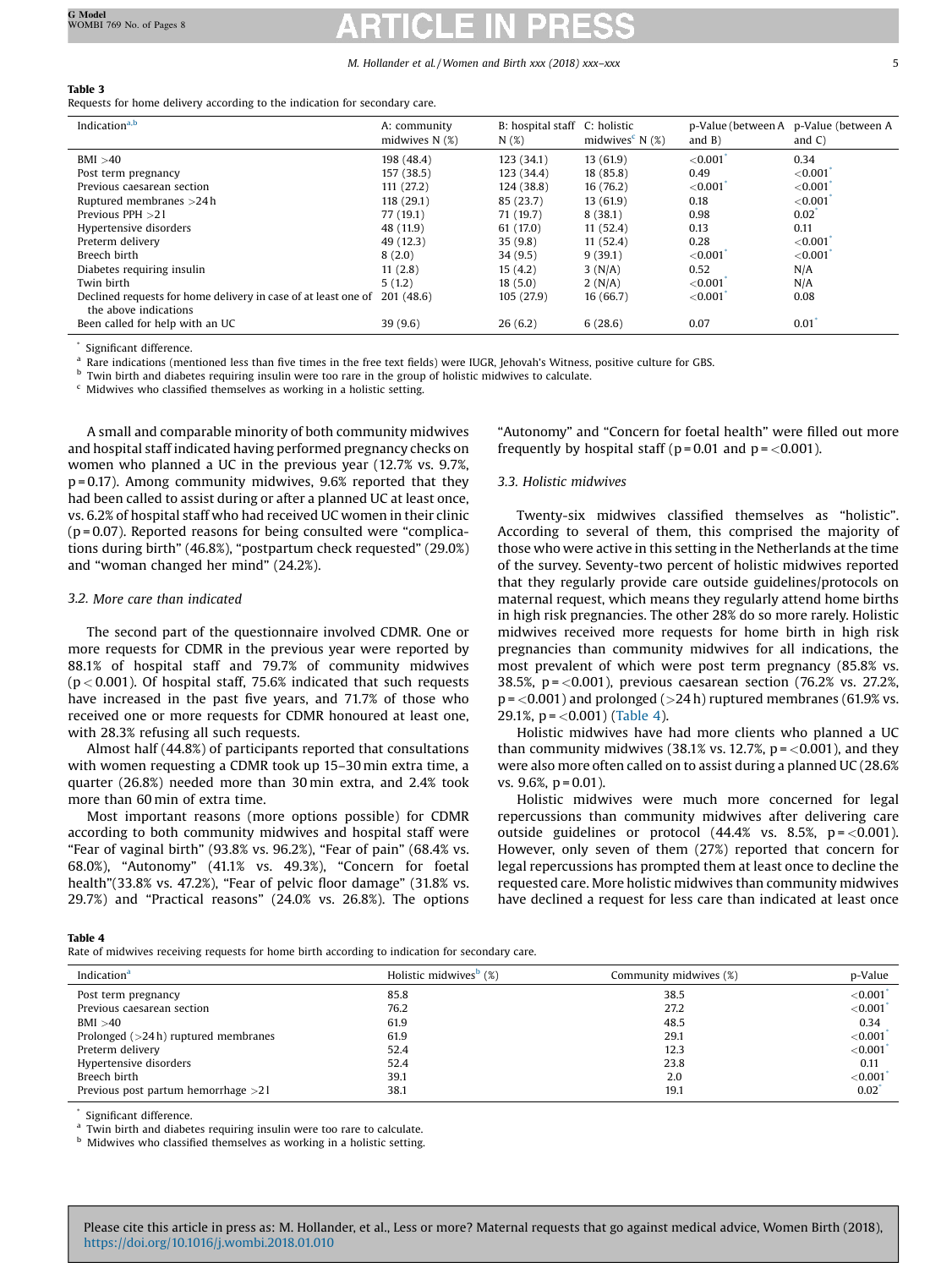$(66.7% \text{ vs. } 48.6%, \text{ p} = 0.08)$ , although this is a non significant difference, most likely due to small numbers. They are also more convinced of an increasing demand for such care than community midwives (73.1% vs. 35.2%,  $p = < 0.001$ ).

Compared to community midwives, holistic midwives spend more extra time on counselling women who request less care than recommended: a third spend more than an hour longer compared to 6.6% of the community midwives.

# 4. Discussion

It is not very well known how often maternity care providers actually encounter a pregnant woman who declines a recommended procedure or place of birth, and how they manage this situation. In this nationwide survey, we found that more than 80% of caregivers received at least one request for less care than advised in the preceding year. Furthermore, almost 90% of gynaecologists had encountered a request for CDMR in the preceding year. Finally, almost 75% of holistic midwives regularly work outside protocols.

In interpreting these data, it is important to realise that the societal position of medical professionals has changed. Unlike in previous times, shared decision making and informed consent should by now have become the norm, as recommended in all recent professional guidelines. This should certainly apply in maternity care, where pregnant women have become critical health care consumers, who no longer automatically accept the advice of their caregiver. Instead, they are less accepting of a "one size fits all" approach and more inclined to decide for themselves which (level of) care they desire. $16,17$ 

With the requirement of informed consent comes the option of informed refusal. In certain fields of medicine, there is ample experience with patients who decline treatment for themselves, for instance in oncology. $18$  This is usually accepted by medical professionals in accordance with the ethical principle of autonomy. However, when pregnant women decline the recommended policy, midwives and gynaecologists often feel that optimal care is declined for the child, and this can cause conflict between the pregnant woman and her care provider.<sup>[15](#page-8-0)</sup> This situation is often referred to as maternal–foetal conflict<sup>19</sup> and has, in several other countries, notably the United States, led to care providers resorting to a court-ordered caesarean section.<sup>20,21</sup> The justifi[cation](#page-8-0) given in those circumstances for not honouring a pregnant woman's informed refusal of a recommended intervention or place of birth is a danger to the health of the child in utero, since caregivers believe that the woman's refusal of the proposed intervention poses an acute danger to her child. In such instances, care providers are convinced that honouring the woman's refusal will or may very likely lead to damage to or death of the child. In these situations, care providers place a higher value on the ethical principle of beneficence (to the child) than autonomy (of the mother).

In the Netherlands, there are no legal grounds for overriding a competent adult's refusal, hence there have been no court-ordered caesareans here to date. In Dutch law, a child does not legally exist before it has been born, and therefore has no enforceable rights before birth. However, it does have a moral right to have its wellbeing protected, which becomes stronger with increasing gestational age. Dutch jurisprudence has always let maternal autonomy and her right to bodily integrity prevail over the child's right to protection of its wellbeing. The high value attached to maternal autonomy in Dutch society could also form part of the explanation for the increase in acceptance of CDMR (autonomy) over not doing unnecessary harm to the woman's body (nonmalificence).

To date, no studies have been done linking a previous traumatic experience in childbirth to either declining care or a CDMR in the next pregnancy. However, a recent qualitative study by this same group as part of the X study interviewed 28 women who chose to have a home birth in a high risk pregnancy or a  $UC<sup>6</sup>$  $UC<sup>6</sup>$  $UC<sup>6</sup>$  Most of them mentioned a traumatic experience during a previous birth as contributing to their decision to accept less care than recommended. Traumatic childbirth experiences unfortunately are quite common, and insight into their causes could aid professionals in their attempts to provide conditions for better birth experiences. $^{22}$ It would therefore seem to be a worthwhile approach for caregivers to explore the reasons behind a woman's request for less care, in addition to trying to prevent the initial trauma during the first birth.

# 4.1. Less care

The perception of many regular maternity care providers in the Netherlands that there is a trend toward an increase of maternal requests for less care could not be confirmed in this study. However, most participants had personal experience with women who declined (part of) the indicated and offered care. Community midwives were less often convinced that refusals were increasing than hospital staff. This could be explained by the fact that most interventions take place in a hospital setting, where there is simply more to decline. In cases of declining hospital birth for a high risk pregnancy, the more serious indications (previous caesarean section, breech and twin pregnancies) were more often encountered in a hospital setting than in the practice of a community midwife, whereas midwives encountered more requests for home births from women with a BMI over 40. Interestingly, significantly more community midwives reported declining a request for less care than hospital staff. This could be explained by the fact that community midwives can refer both to the hospital and to a holistic colleague, whereas hospital staff may believe they are the last avenue of recourse and are not accustomed to refer women to community or holistic midwives in case they are unable to reach an agreement. If hospital staff decline a request for less care, they may believe most if not all women will go along with the proposed standard treatment regimen, although some women will in actuality feel that the only option left to them is to turn to UC, or to a holistic midwife<sup>6</sup>. However, community midwives did not give any different reasons for declining requests than hospital staff did, with the noticeable exception of fear of legal repercussions, which is well known to be a factor in the increase of defensive medicine.<sup>[23](#page-8-0)</sup> Finally, a minority of participants had come into contact with the phenomenon of UC. In the absence of any official records, the best guess of the incidence of UC in the Netherlands is around 200 cases per year. $24$  The most common reason for the participants to be consulted was the occurrence of unexpected complications. Since there is no registration, it is impossible to say if UC is increasing, or even how long it has been around. However, there are indications that knowledge of the existence of UC as a birth option has increased through the availability of the internet (for instance [unassistedchildbirth.com/birthwithoutfearblog.com/](http://unassistedchildbirth.com/birthwithoutfearblog.com/trustbreathebirth.com.au) [trustbreathebirth.com.au](http://unassistedchildbirth.com/birthwithoutfearblog.com/trustbreathebirth.com.au)). UC could be considered as a counter movement of women who reject institutionalized maternity care and the biomedical model. $^{2,4}$ 

# 4.2. More care

There is a variety of requests for more care than indicated, such as elective induction of labour, prenatal care and birth in secondary care without an indication, non medically indicated ultrasound scans and  $CDMR<sup>25</sup>$  Many of these requests have become so common that they are not even registered as being against guidelines. For the purposes of this study we focused on CDMR, since most providers still consider an operation without indication on a healthy woman as an increased risk option which should not

Please cite this article in press as: M. Hollander, et al., Less or more? Maternal requests that go against medical advice, Women Birth (2018), <https://doi.org/10.1016/j.wombi.2018.01.010>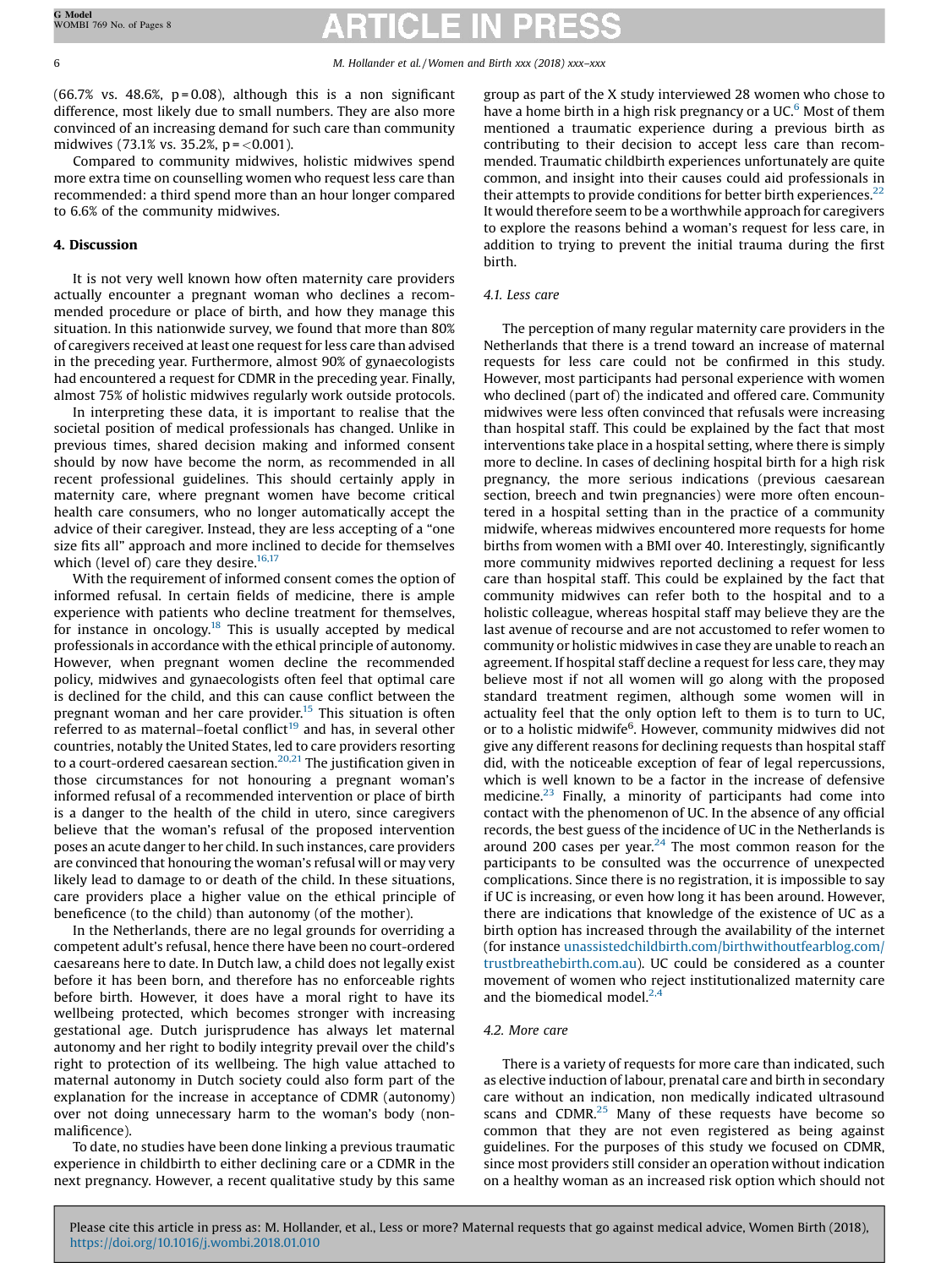be honoured without (a certain measure of) discussion and counselling.[7](#page-8-0) Other requests for more (elective) care are even more prevalent than CDMR and will meet with less opposition from providers.[25](#page-8-0)

Approximately the same percentage of hospital staff that reported a request for less care (83.5%), received one or more requests for CDMR (88.1%). Hospital staff was also more convinced of an increase in CDMR (75.6%) than of an increase in declining recommended care (45.7%). This is in line with current trends in the Netherlands, where an increasing number of women are opting for elective obstetrical care such as use of an epidural or birth in secondary care without medical reason.<sup>[26](#page-8-0)</sup>

Almost seventy-two percent of hospital-based participants who received one or more requests for CDMR honoured at least one. It appears that getting a non medically indicated caesarean section has become easier for women in the Netherlands in the past decade. In a nationwide survey by Kwee et al.<sup>[7](#page-8-0)</sup> in 2004, two entirely elective fictitious cases were proposed to the participants. Only between 19 and 24% of obstetricians were willing to comply with a CDMR in that year, which fits with the increasing trend of medicalisation of childbirth in recent decades.<sup>[27](#page-8-0)</sup>

When pregnant women decline certain interventions, an often heard complaint involves the burden of extra time it takes to counsel them. This study shows, however, that providers need approximately an equal amount of extra time counselling women who decline recommended care, as they need to counsel women who request a CDMR.

# 4.3. Holistic midwives

Women have found their way to holistic midwives, as demonstrated by the fact that 72% of holistic midwives reported receiving these refusals regularly, and strengthened by the fact that more holistic midwives (73.1%) than community midwives (35.2%) are convinced requests for less care are increasing. Even though most do not advertise the way they work, holistic midwives can be easily found by women through social media and client platforms, when a woman's request for less care has been declined by her provider.<sup>[6](#page-8-0)</sup> The previously mentioned professional guideline on dealing with requests for less care $13$  counsels providers to refer a pregnant woman to a colleague if they are unable to reach an agreement regarding the requested care. Holistic midwives are often the only providers willing to take these women on, thereby helping obstetricians and community midwives to fulfil their obligation to find another carer.

Because most of them work on a case-load basis, accepting only a few clients per month, holistic midwives have (or take) much more time to counsel women who request a home birth in a high risk pregnancy than community midwives, with 75% taking at least 30 min of extra time, and the other 25% taking over an hour more. Understandably, all requests for home birth in a high risk pregnancy as well as UC were more prevalent among holistic midwives, and they were also more often consulted during an ongoing UC. It also stands to reason that many of the clients who were declined and referred by their community midwife for requesting less care than recommended were referred to a holistic midwife, since that request was more likely to be honoured there.

The holistic midwives in this survey reported being more afraid of the legal repercussions of assisting in a high risk home birth or UC than community midwives. However, only a minority has declined a request for less care because of this fear.

Holistic midwives' fear for legal repercussions could be caused by a highly publicized court trial in 2013, where three midwives were disciplined for assisting in several high risk home births. $28$ One of these involved a breech birth, and two were twin births. Ultimately, one midwife lost her license, but the verdict was later overturned by a higher court, citing women's right to choose their own place of giving birth, and acknowledging the fact that any support (of a maternity care provider) in those situations is better than none (UC). Nonetheless, this may have caused a certain measure of caution in holistic Dutch midwives, although the majority has not changed her practice.

### 4.4. Strengths and limitations

There are some limitations to the study. First, the total response rate was 21.7%, which appears rather low. However, more responses were collected than were needed according to the sample size calculation. In addition, there is the likelihood that, despite best efforts, not all members of the target population were reached, since the call section of the newsletter from the organization of midwives is not very well read, which is a known problem. Therefore it could well be that the percentage of community midwives who both read and replied to our invitation is actually significantly higher than 19.7%, thereby increasing the total response rate. Finally, medical professionals receive a large number of questionnaires on a monthly basis. It is therefore to be expected that response rates are not high due to "survey fatigue".

A second limitation could be the possibility of recall bias. Some questions in the survey specifically enquired into contacts with pregnant women during the year prior to filling out the questionnaire. Faulty recall could have led to both under- and overestimation. However, for most caregivers it concerned special cases which tend to leave a lasting impression.<sup>[29](#page-8-0)</sup>

The main strength of this study is the fact that it is the first to report how often medical professionals in the Netherlands, a country known for its physiological approach to childbirth, receive requests for more or less maternity care, and how they deal with such requests. It is also the first time there is a record of how often maternity care providers are confronted with women who desire a home birth in case of a high risk pregnancy, and which high risk situations these are.

Another strength of this study is that it reports on the practice and experiences of holistic midwives working in a country were the maternity care system accepts home birth for low risk women as a regular option and where low risk women can choose to deliver at home, in a birth centre or in a hospital.

# 4.5. Implications for practice

Most maternity care providers will encounter pregnant women who request care that goes against medical advice. In those situations, as in others, shared decision making should be the norm. Counselling women who disagree with their care provider demands time, interest and conversational skills. It also requires a joint effort between primary and secondary care providers. A designated multi-disciplinary clinic, where community midwives and hospital staff together see women who have requests that go against recommendations, is worth considering. In case of persistent requests for less care, second best care (in the opinion of the providers) should be considered. Second best care in this context could for instance be a hospital birth after a previous caesarean section but without (or with limited) foetal monitoring, or a home birth after 42 completed weeks of pregnancy. Allowing this as second best care could prevent women from choosing a solution that poses even more risk to them and their baby, like electing to attempt a UC.

# 5. Conclusion

The vast majority of maternity care providers in the Netherlands are, at least once a year, confronted with requests